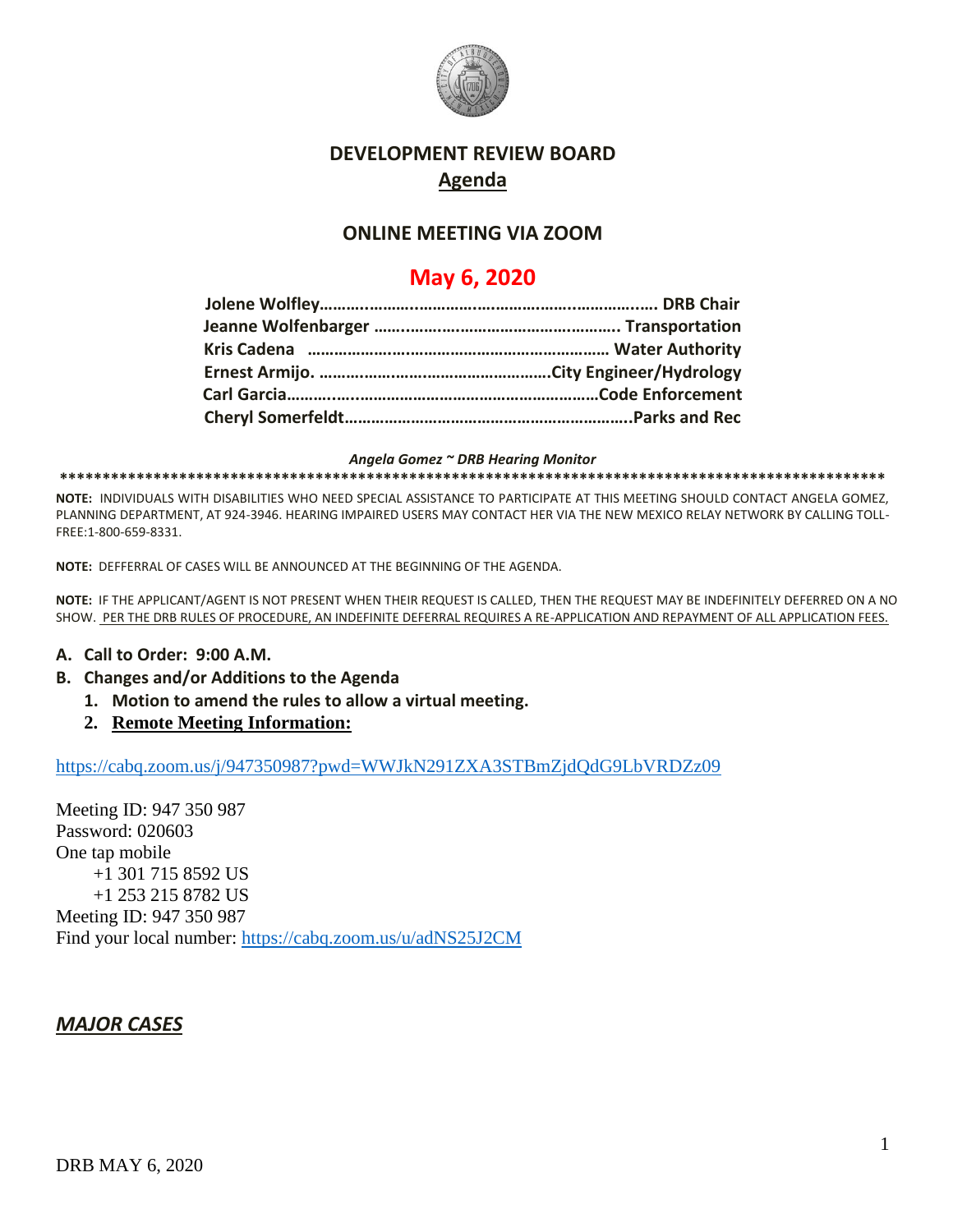| 1. | Project # PR-2018-001307<br>SI-2020-00046 - SITE PLAN        | <b>CONSENSUS PLANNING INC. agent(s) for HAGGAR GROUP</b><br>LLC request(s) the aforementioned action(s) for all or a<br>portion of: TR 1-B PLAT OF TRACTS 1-A & 1-B P & J<br>SUBDIVISION LOT 1B, P & J SUBDIVISION zoned NR-LM,<br>located on SAN ANTONIO DRIVE between SAN PEDRO RD<br>and LOUISIANA BLVD, containing approximately 3.0897<br>acre(s). (E-18)[Deferred from 3/11/20, 4/15/20, 4/29/20]<br>PROPERTY OWNERS: HAGGAR GROUP LLC<br>REQUEST: SITE PLAN APPROVAL FOR RV PARKING LOT WITHIN SAN<br>ANTONIO LANDFILL AND PROPOSED MEDIAN CUT ON SAN ANTONIO<br>DR.   |
|----|--------------------------------------------------------------|-------------------------------------------------------------------------------------------------------------------------------------------------------------------------------------------------------------------------------------------------------------------------------------------------------------------------------------------------------------------------------------------------------------------------------------------------------------------------------------------------------------------------------------------------------------------------------|
| 2. | <b>Project # PR-2020-003470</b><br>SI-2020-00055 - SITE PLAN | BECCA SNYDER, BARBARA FELIX ARCH + DESIGN agent(s)<br>for RED SHAMROCK 4 LLC, TRISH KVERN request(s) the<br>aforementioned action(s) for all or a portion of: LT 1 PLAT<br>OF LOTS 1 THRU 9 COORS PAVILION (BEING A REPLAT OF<br>TRACT X-1-A2, UNIVERSITY OF ALBUQUERQUE URBAN<br>CENTER), zoned NR-C, located at 4121 COORS BLVD NW<br>between ST. JOSEPHS DR and MILNE RD, containing<br>approximately 1.0172 acre(s). (F-11)[Deferred from 4/15/20]<br>PROPERTY OWNERS: RED SHAMROCK 4 LLC<br><b>REQUEST: SITE PLAN DRB</b>                                                |
| 3. | <b>Project # PR-2020-003259</b><br>SI-2020-00016 - SITE PLAN | JEREMY SHELTON for DEKKER, PERICH, SABATINI agent(s)<br>for PRESBYTERIAN HEALTHCARE SERVICES request(s) the<br>aforementioned action(s) for all or a portion of: TRACT 1-A-<br>1-A PLAT OF TRACTS 1-A-1-A & 1-A-1-B HONEYWELL SITE,<br>zoned NR-LM, located at 9201 SAN MATEO BLVD NE<br>between SAN MATEO BLVD NE and SAN DIEGO AVE NE,<br>containing approximately 59.696 acre(s). (B-17) [Deferred from<br>2/12/20, 3/4/20, 4/8/20, 4/22/20, 4/29/20]<br><b>PROPERTY OWNERS: HONEYWELL INTERNATIONAL INC C/O ALTUS</b><br><b>GROUP US</b><br><b>REQUEST: SITE PLAN DRB</b> |

# *MINOR CASES*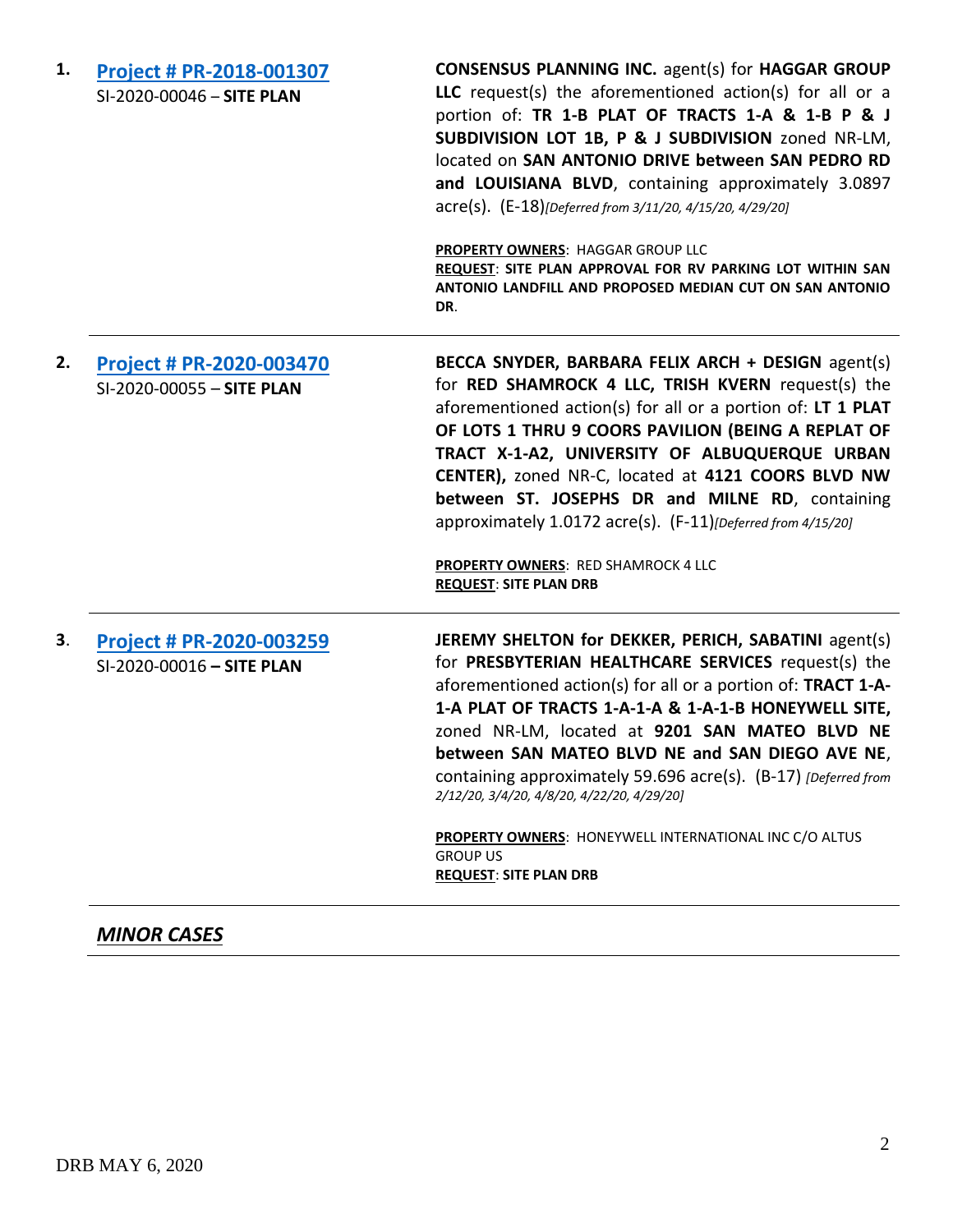| 4. | Project # PR-2019-003221<br>SD-2020-00078 - PRELIMINARY/FINAL<br><b>PLAT</b>                                                                                                        | CARTESIAN SURVEYS INC. agent(s) for CRAIG KEMPER<br>request(s) the aforementioned action(s) for all or a portion<br>of: LOTS 7 & 8, INTERSTATE INDUSTRIAL TRACT, zoned NR-<br>LM, located at 4015 HAWKINS ST. NE between<br>WASHINGTON ST NE and JEFFERSON ST NE, containing<br>approximately 2.0314 acre(s). (D-17)<br><b>PROPERTY OWNERS: K7J LTD. CO</b><br><b>REQUEST: LOT LINE ELIMINATION, GRANT EASEMENTS</b>                                                                                                                                                                  |
|----|-------------------------------------------------------------------------------------------------------------------------------------------------------------------------------------|---------------------------------------------------------------------------------------------------------------------------------------------------------------------------------------------------------------------------------------------------------------------------------------------------------------------------------------------------------------------------------------------------------------------------------------------------------------------------------------------------------------------------------------------------------------------------------------|
| 5. | Project # PR-2018-001501<br>SD-2020-00077 - PRELIMINARY/FINAL<br><b>PLAT</b><br>VA-2019-00290 - WAIVER SIDEWALK<br>VA-2019-00289 - WAIVER STREET<br>(waivers deferred from 4/29/20) | <b>ISAACSON &amp; ARFMAN, INC agent(s) for MONTANO FAMILY</b><br><b>HOMES LLC</b> request(s) the aforementioned action(s) for all<br>or a portion of: TRACT 6-A-2, NORTH FOURTH ST<br>HOMESITES ADDN, zoned R-1C, located at 712 MONTANO<br>RD NW between 9TH ST NW AND HARWOOD LATERAL,<br>containing approximately 1.7 acre(s). (F-14)<br>PROPERTY OWNERS: MONTANO FAMILY HOMES LLC, TIM NISLY<br>REQUEST: MINOR SUBDIVISION PRELIMINARY PLAT APPROVAL                                                                                                                              |
| 6. | Project # PR-2019-003084<br>SD-2020-00063 - PRELIMINARY/FINAL<br><b>PLAT</b>                                                                                                        | PAULA DAL SANTO agent(s) for UNITED STATES POSTAL<br><b>SERVICE</b> request(s) the aforementioned action(s) for all or a<br>portion of: LOTS 17A, 18A, and 19A BLOCK 11, LOTS<br>16,17,9A and a PORTION OF LOT 8A in BLOCK 13 and<br>TRACT F, TIMOTEO CHAVEZ ADDITION, zoned MX-M & NR-<br>C, located at 2505 GRACELAND DR between GRACELAND<br>DR and MORNINGSIDE DR, containing approximately 5.195<br>acre(s). (H-17)[Deferred from 3/11/20, 4/8/20]<br>PROPERTY OWNERS: PAULA DAL SANTO, EDWARD ANLIAN and<br>UNITED STATES POSTAL SERVICE<br><b>REQUEST: LOT LINE ADJUSTMENT</b> |
| 7. | Project #PR-2019-002519<br>$SD-2019-00122 - PRELIMINARY/FINAL$<br><b>PLAT</b>                                                                                                       | JAG PLANNING AND ZONING, LLC agent(s) for PORFIE O.<br><b>MALDONADO</b> request(s) the aforementioned action(s) for<br>all or a portion of LOTS 1-A AND 2-A, BLOCK A, ANDERSON<br>& THAXTON'S REPLAT OF A PORTION OF TORREON<br>ADDITION, zoned NR-C, located at 801 & 813 GIBSON<br>BLVD SE, east of EDITH BLVD SE and west of I-40,<br>containing approximately 0.7346 acre(s). (L-14)[Deferred from<br>7/10/19, 7/31/19, 8/14/19, 10/23/19]<br>PROPERTY OWNERS: MALDONADO PORFIE O & LESLIE A<br><b>REQUEST: LOT LINE ADJUSTMENT</b>                                               |

### *SKETCH PLAT*